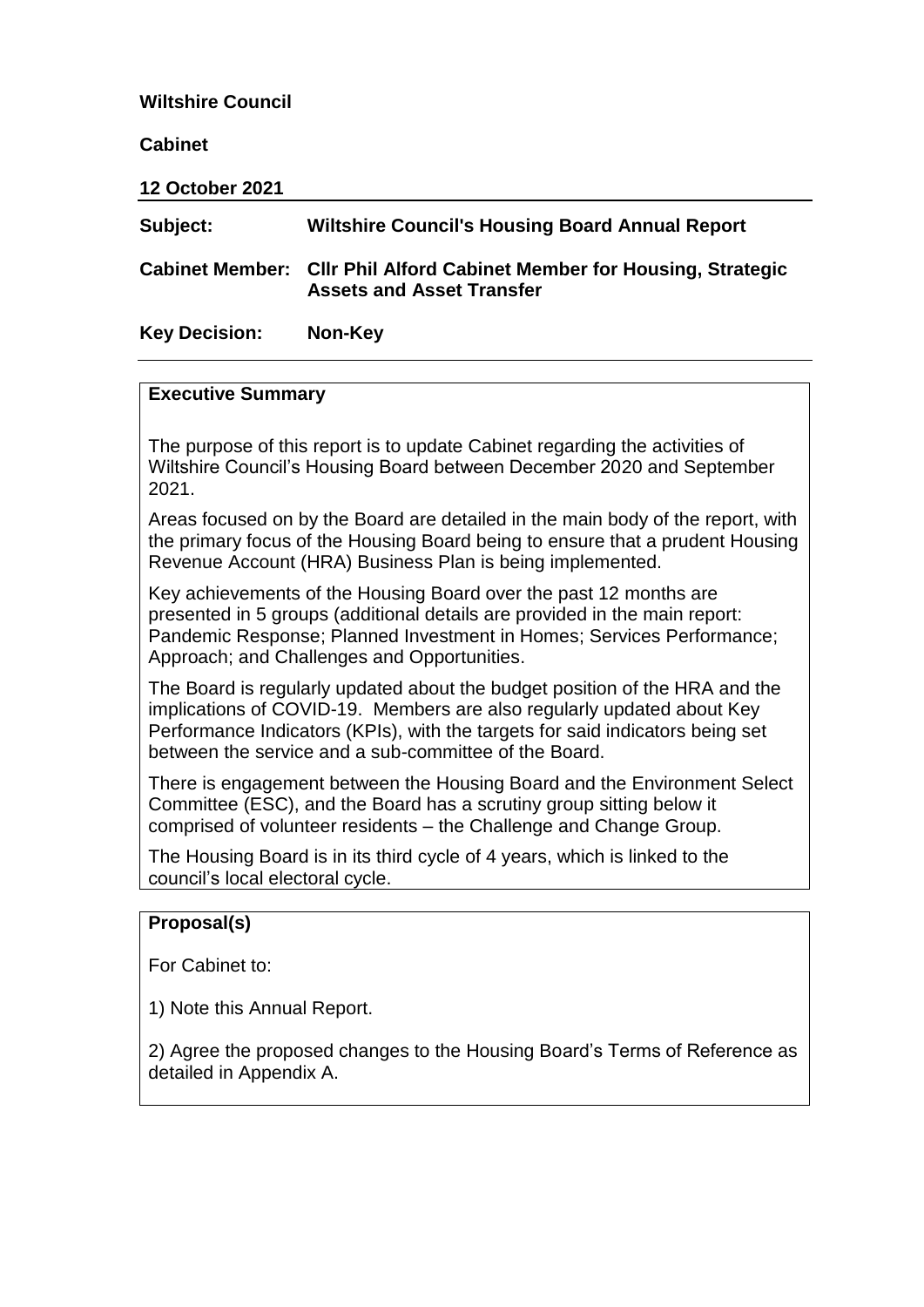# **Reason for Proposal(s)**

Wiltshire Council's Housing Board's Terms of Reference require an Annual Report to be presented to Cabinet and modernising the Housing Board's terms of reference requires Cabinet agreement.

**Terence Herbert Chief Executive**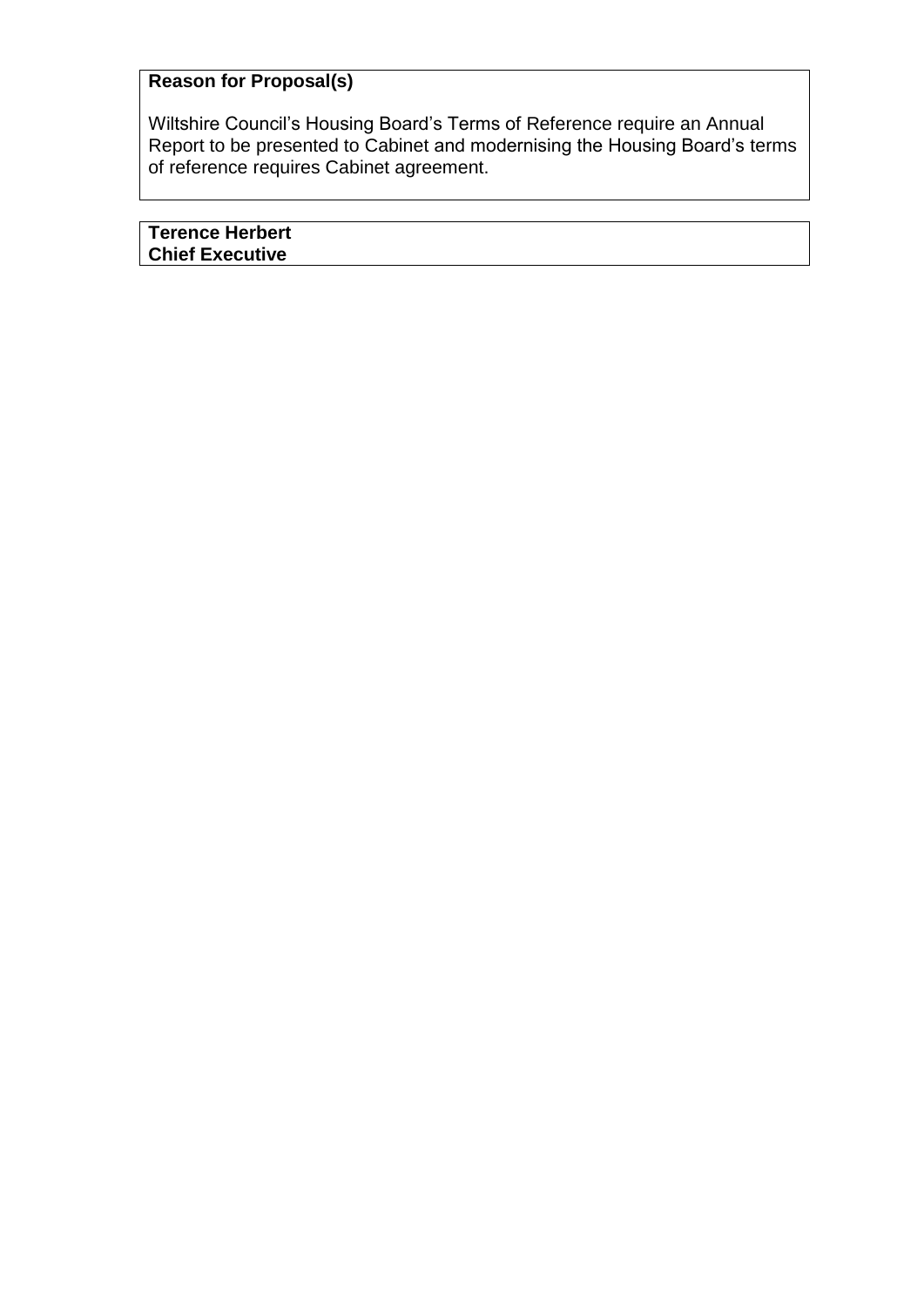| <b>Wiltshire Council</b> |                                                                                                                   |
|--------------------------|-------------------------------------------------------------------------------------------------------------------|
| <b>Cabinet</b>           |                                                                                                                   |
| <b>12 October 2021</b>   |                                                                                                                   |
| Subject:                 | <b>Wiltshire Council's Housing Board Annual Report</b>                                                            |
|                          | <b>Cabinet Member: Cllr Phil Alford Cabinet Member for Housing, Strategic</b><br><b>Assets and Asset Transfer</b> |
| <b>Key Decision:</b>     | Non Key                                                                                                           |

#### **Purpose of Report**

1. To update Cabinet regarding the activities of Wiltshire Council's Housing Board between December 2020 and September 2021, to comply with its Terms of Reference which requires an update to be provided to Cabinet and to refresh its remit and rules.

#### **Relevance to the Council's Business Plan**

2. This report supports the draft Business Plan Principles 2022 – 2032 agreed by Cabinet on 27 September 2021, in particular 'We have vibrant, well-connected communities', 'We ensure decisions are evidence-based', 'We live well together', 'We have the right housing', 'We take responsibility for the environment' and 'We are on the path to carbon neutral (net zero)', and more around supporting vulnerable customers and supporting the local economy.

#### **Overview and Scrutiny Engagement**

3. This report is for noting by Cabinet and provides an update on the activities of Wiltshire Council's Housing Board. It requires a decision to be made to change the terms of reference. The Cabinet Member for Housing, Strategic Assets and Asset Transfer, presented this report to the Environment Select Committee (ESC) Chairman and Vice-Chairman in a briefing on 8 October 2021.

#### **Background**

- 4. Housing Board appointments terminated in line with the local Government electoral cycle in May 2021.
- 5. Following the provision of information events, advertisements were placed to facilitate recruitment of new Housing Board members. Applicants were interviewed by the Cabinet member for Housing and officers.
- 6. Appointments were made between late May 2021 and early July 2021.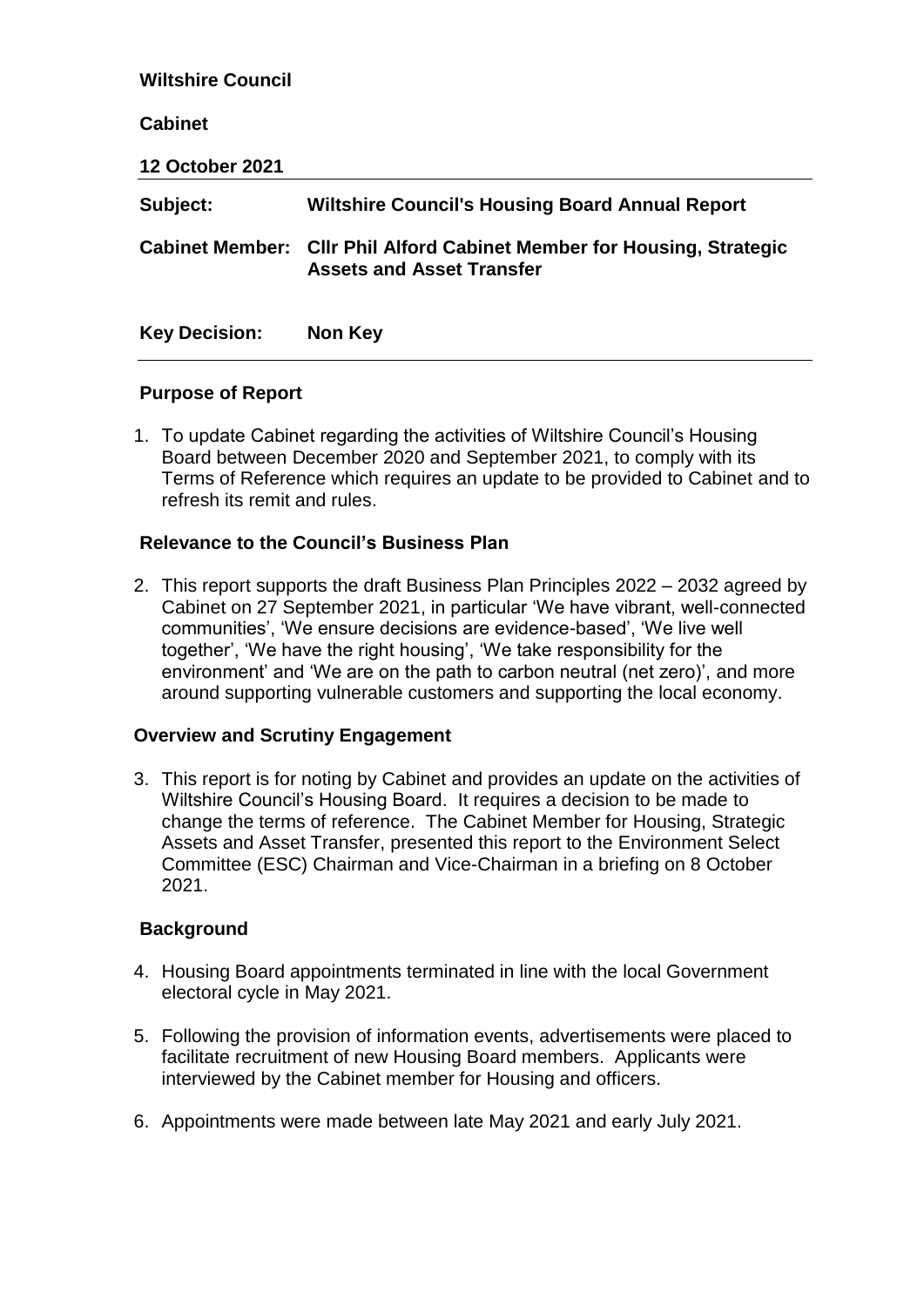7. Two previous Housing Board members were appointed to the current Board without going through the interview process which was allowed under the existing Terms of Reference. This report proposes a change to ensure all appointments are subject to an interview.

#### **Key Achievements of the Housing Board over the past 12 months (please note: this is an overview rather than an exhaustive list)**

# 8. **Pandemic Response**

- a) Response to COVID-19
	- i) Welfare calls to residents, where required
	- ii) Officers continued working remotely
	- iii) Emergency repairs continued
	- iv) Non-emergency repairs backlog cleared
- b) Digital Resident Engagement
	- i) Estate Inspections
	- ii) Virtual Scrutiny
	- iii) General online engagement sessions

#### 9. **Planned Investment in Homes**

- a) Refurbishments and Planned Maintenance
- b) Housing Energy Efficiency Programme (HEEP) (moving Housing Revenue Account stock to Energy Performance Certificate B)
	- i) The council was successful in being awarded funding of £500 thousand from the Green Homes Grant for works on 100 properties. We have carried out all of our 100 retrofit assessments and pre works EPC's. All works have been issued out to our partnership contractors. We have commenced works on 20 properties with 5 of those awaiting quality assessments and sign-off. The remaining properties are being programmed with more commencing each week. Like other registered providers in Phase 1B, we have been given an extension from end of September 2021 to end of March 2022 to complete all works, although we are hopeful for a pre-Christmas completion. The council is already getting positive feedback of electrical utility savings from those tenants with smart meters.
- c) Council House Build Programme and off-site manufacture via Modern Method of Construction (MMC)
	- i) Profiled Programme expenditure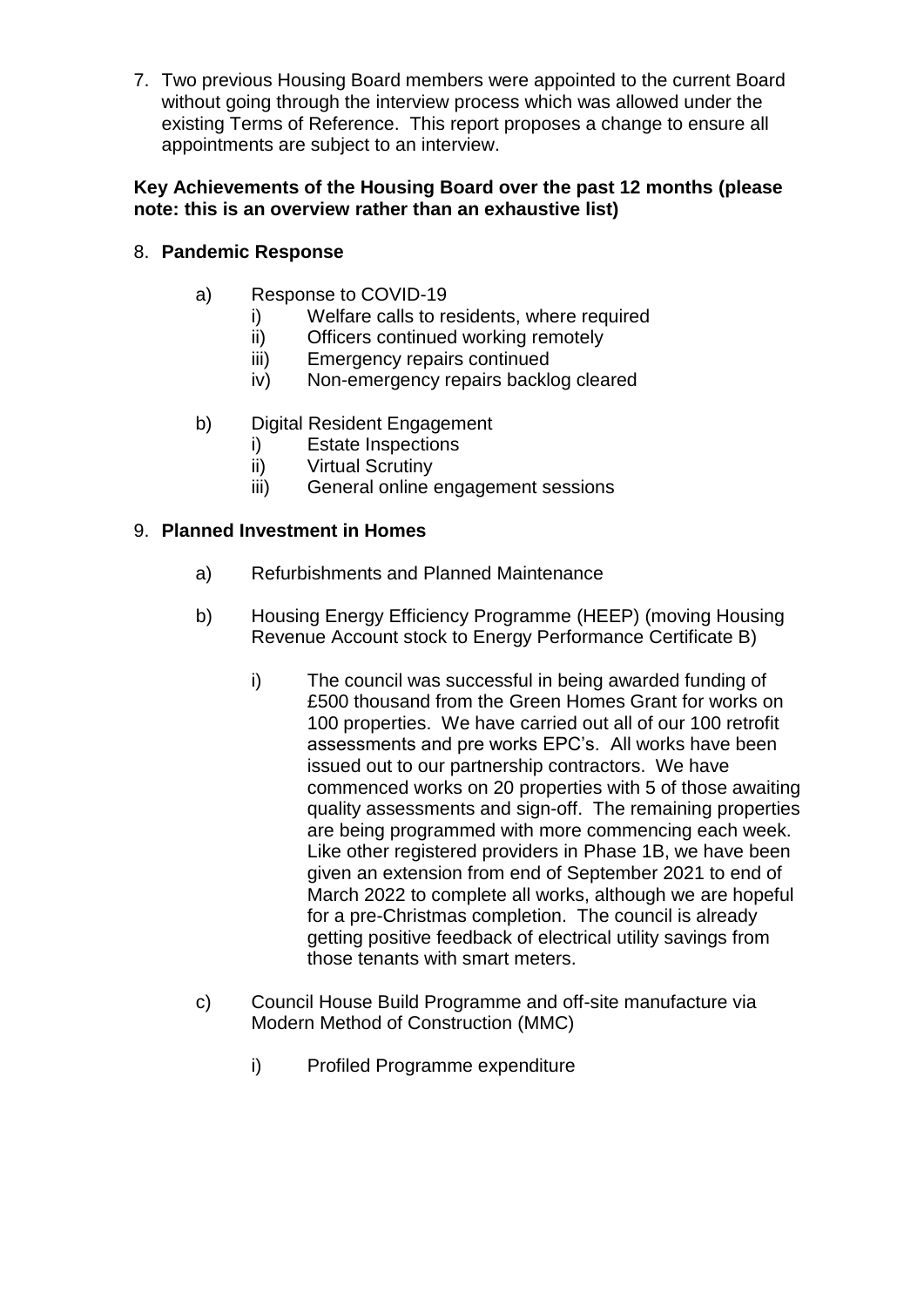| <b>Phase</b> | <b>HRA Business Plan No.</b><br>of Units (agreed position) | <b>HRA Business Plan</b><br>approved figures |
|--------------|------------------------------------------------------------|----------------------------------------------|
| 2            | 28                                                         | £5,773,788                                   |
| 3.1          | 91                                                         | £21,950,972                                  |
| 3.2          | 98                                                         | £20,446,014                                  |
| 3.3          | 100                                                        | £20,000,000                                  |
| 3.4          | 100                                                        | £20,000,000                                  |

• The Council house build programme was discussed at the Development and Investment ('Place') Sub-Committee and recommended to Housing Board, leading to the recommended programme which was agreed at Cabinet – July 2021.

ii) Breakdown of Programme by delivery type

| <b>Phase</b>   | <b>Purchasing</b> | <b>S106</b> | <b>New Build</b> |
|----------------|-------------------|-------------|------------------|
| $\overline{2}$ | 17                | 6           | 5                |
| 3.1            | 8                 | 18          | 78               |
| 3.2            | 11                | 34          | 53               |
| 3.3            |                   | 22          | 77               |
| 3.4            |                   |             | 90               |
|                | 36                | 80          | 303              |

- New build sites can fall in and out of the programme of deliver less units as due diligence takes place.
- This currently represents a split of 28% acquisitions and 72% new build.
- The original intention was to see a 60/40 split in favour of new build.
- iii) MMC 3 Year procurement process
	- Working in partnership with Magna Housing Association (Dorset), Sedgemoor District Council (Somerset) and South West Procurement Alliance to aggregate our demand.
	- Collectively pool our construction needs to drive down costs and seek competitive tenders.
	- By working together, we are saving costs on design and we are sharing good practice and absorbing learning already achieved with neighbouring housing providers.

#### 10.**Services Performance**

a) Key Performance Indicator(s)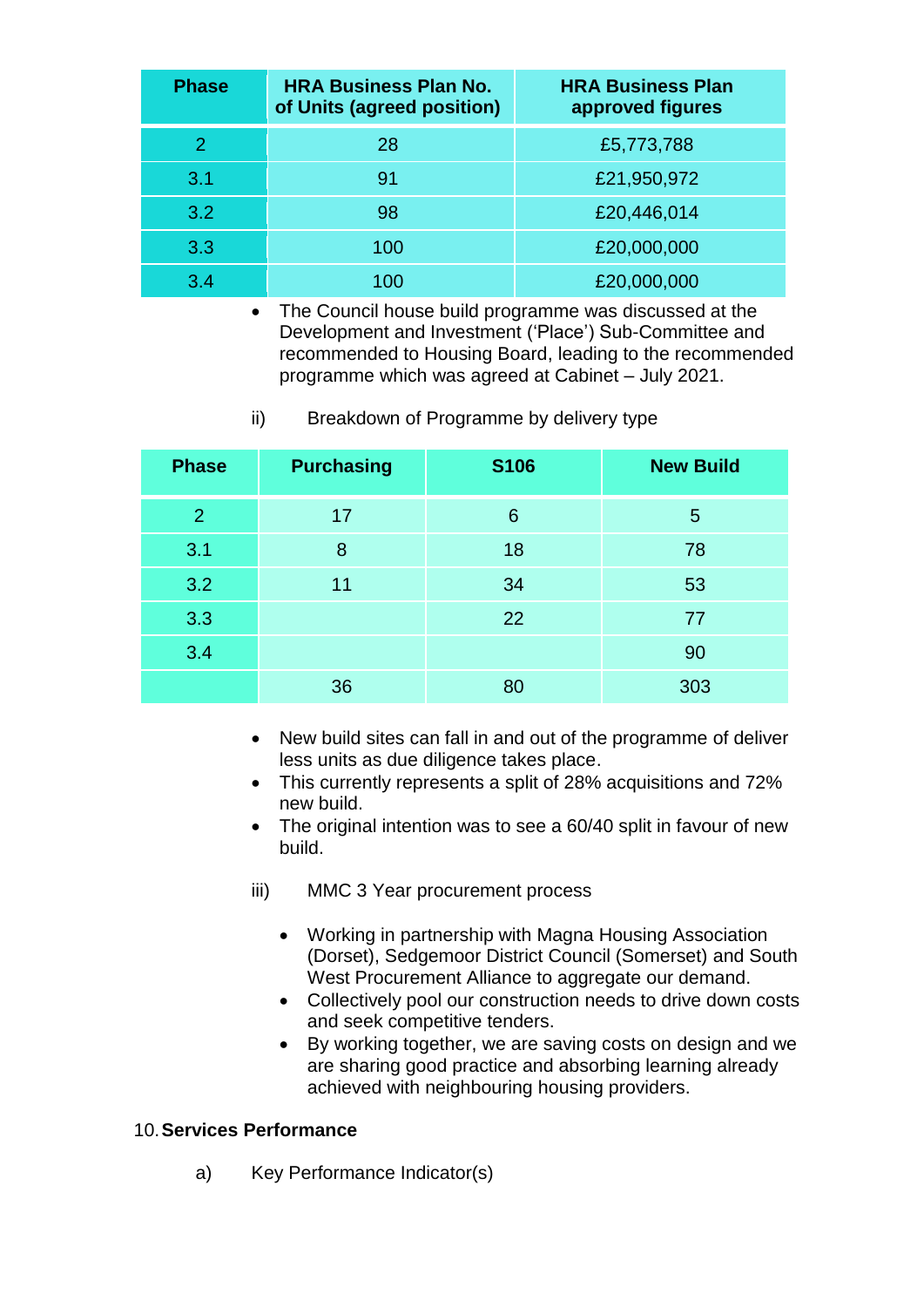- i) Proposed targets for 2020/21
- ii) End of Year Report
- iii) Complaints and Compliments Report

KPIs for 2021/22 Q2 are attached at Appendix B.

- b) STAR Survey
	- i) The Executive Summary is replicated below (STAR Tenancy Satisfaction Survey 2020, page 3):

| <b>Bench</b><br>mark                                                       | 2018<br>result | change<br>over time | 2020<br>result                                                                                   |                                  |  |  |  |  |  |
|----------------------------------------------------------------------------|----------------|---------------------|--------------------------------------------------------------------------------------------------|----------------------------------|--|--|--|--|--|
| 82%                                                                        | 82%            |                     | $\begin{array}{cc} \begin{array}{cc} \Downarrow & \mathbf{81}\mathbb{w} \end{array} \end{array}$ | satisfaction overall             |  |  |  |  |  |
| 78%                                                                        | 81%            |                     | $\overline{U}$ 77%                                                                               | quality of home                  |  |  |  |  |  |
| 85%                                                                        | N.A.           |                     | 83%                                                                                              | safety and security of home      |  |  |  |  |  |
| 85%                                                                        | 85%            |                     | <b>↑ 87%</b>                                                                                     | value for money of rent          |  |  |  |  |  |
| 84%                                                                        | N.A.           |                     | $80\%$                                                                                           | easy to deal with                |  |  |  |  |  |
| 62%                                                                        | 60%            | $\blacklozenge$     | 60 <sub>%</sub>                                                                                  | listens and acts on views        |  |  |  |  |  |
| 75%                                                                        | 76%            |                     | $\div$ 75%                                                                                       | kept informed                    |  |  |  |  |  |
| 81%                                                                        | 80%            |                     | <b>↑ 81%</b>                                                                                     | dealing with enquiries generally |  |  |  |  |  |
| 76%                                                                        | 77%            |                     | $\overline{v}$ 73%                                                                               | repairs & maintenance overall    |  |  |  |  |  |
| 84%                                                                        | 82%            |                     | $+ 78$ %                                                                                         | last completed repair            |  |  |  |  |  |
| 84%                                                                        | 87%            |                     | <b>← 84%</b>                                                                                     | neighbourhood as a place to live |  |  |  |  |  |
| of 84<br>significantly<br>no significant.<br>, significantly $\sqsubseteq$ |                |                     |                                                                                                  |                                  |  |  |  |  |  |

- ii) Report outcomes were presented to the Housing Board.
- iii) It was agreed that focus groups would be held (online) to further understand what the best solutions would be.
- iv) The Performance and Risk ('People') Sub-Committee will be developing an action plan.
- c) iHousing portal
	- i) More residents are signed up to use our digital option.

| <b>Former iHousing system</b> | <b>Current iHousing system</b> |
|-------------------------------|--------------------------------|
| (up to November 2020)         | (from November 2020)           |
| 900                           | 1,900                          |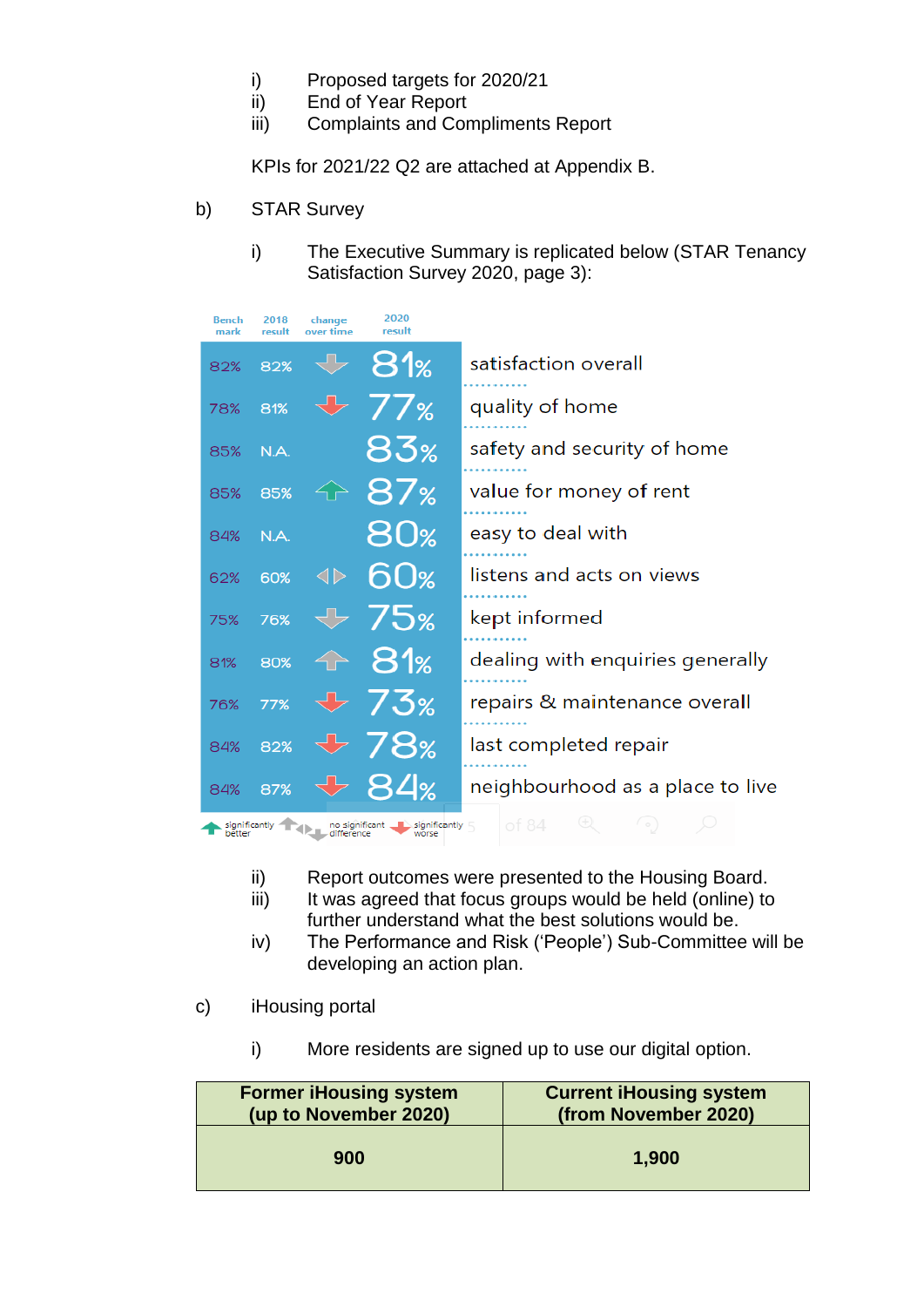- ii) More efficient and positive outcomes for customers.
- d) Resident Engagement Plan
	- i) The Housing Board reviewed the Resident Engagement Plan.
	- ii) The Housing Board extended the Resident Engagement Plan for a further year, as some elements had to be put on hold during the pandemic.

# 11. **Upcoming areas of work**

- a) Upcoming areas of work for the Sub-Committees includes:
	- i) Development and Investment ('Place')
		- a. Housing Energy Efficiency Programme (HEEP)
		- b. Council House Build Programme
		- c. Sheltered Housing Refurbishments
		- d. Sheltered Housing Review
	- ii) Finance and Policy ('Pounds')
		- a. Housing Revenue Account (HRA) Business Plan including budget setting and rent setting
	- iii) Performance and Risk ('People')
		- a. STAR Survey Action Plan
		- b. Risk Register
		- c. Key Performance Indicators setting and benchmarking
- b) Challenge and Change Group
	- i) Continued remote working
	- ii) Decant Policy
	- iii) Contributing toward council wide review of anti-social behaviour, via a sub-group of the Task and Finish Group (including joint working with GreenSquareAccord)
- c) Small Improvement Bid(s)
	- i) 12 bids received for 2021/22
	- ii) Ongoing monies for future years
	- iii) Moved to rolling bids every 6 months rather than annual cycle to further increase satisfaction with the scheme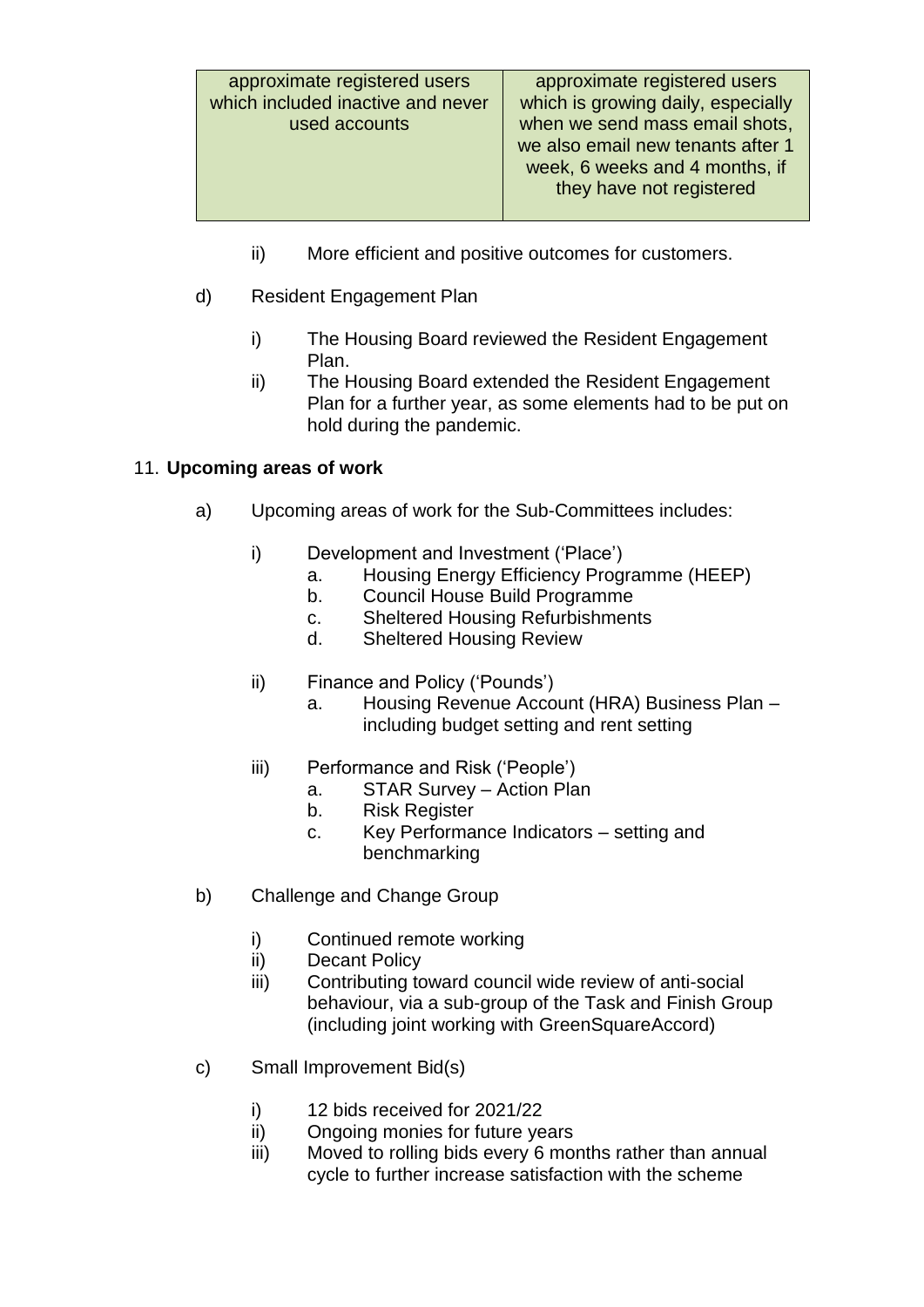## 12.**Priorities and Service Objectives**

- a) Housing Energy Efficiency Programme (HEEP) Climate Change<br>b) Council Housing Build Programme
- Council Housing Build Programme
- c) Review of Neighbourhood Services

# 13.**Membership and Attendance Record (December 2020 – October 2021)**

- 14.Attendance relates to Board meetings only (that is, the figures exclude Away-Days, sub-committees, etcetera).
- 15.Of the 4 meetings held thus far in 2021, attendance was:

| <b>WCHB Member</b>                          | 27/01        | 31/03 | N/A                    | 21/07                  | 29/09 | <b>Total</b>                |
|---------------------------------------------|--------------|-------|------------------------|------------------------|-------|-----------------------------|
| Councillor<br><b>Phil Alford</b>            | Not a member |       | N/A                    |                        |       | $\overline{2}$<br>$(100\%)$ |
| <b>Rachael Arnott</b><br>(Tenant Member)    |              |       | N/A                    |                        | X     | 3<br>(75%)                  |
| Angela Britten<br>(Tenant Member)           |              |       | Term of office expired |                        |       | $\overline{2}$<br>$(100\%)$ |
| Councillor<br><b>Richard Britton</b>        | Not a member |       | N/A                    |                        |       | 2<br>(100%)                 |
| Councillor<br><b>Richard Clewer</b>         |              |       |                        | Term of office expired |       | $\overline{2}$<br>(100%)    |
| Robert Chapman<br>(Independent Member)      |              |       | Term of office expired |                        |       | $\overline{2}$<br>$(100\%)$ |
| <b>Cindy Creasy</b><br>(Independent Member) |              |       | Term of office expired |                        |       | $\overline{2}$<br>(100%)    |
| Councillor<br><b>Brian Dalton</b>           |              | X     | N/A                    |                        |       | 3<br>(75%)                  |
| <b>Cris David</b><br>(Tenant Member)        | Not a member |       | N/A                    |                        |       | $\overline{2}$<br>(100%)    |
| <b>Melissa Davies</b><br>(Tenant Member)    | Not a member |       | N/A                    |                        |       | $\overline{2}$<br>$(100\%)$ |
| Kevin Ellis-Brush<br>(Independent Member)   | Not a member |       | N/A                    | X                      |       | 1<br>(50%)                  |
| Jacqui Evans<br>(Independent Member)        |              |       | Term of office expired |                        |       | $\overline{2}$<br>(80%)     |
| Lorraine Le-Gate<br>(Tenant Member)         |              |       | Term of office expired |                        |       | $\overline{2}$<br>(80%)     |
| <b>Glenn Loftus</b><br>(Independent Member) | Not a member |       | N/A                    |                        |       | $\overline{2}$<br>$(100\%)$ |
| Simon Maggs<br>(Independent Member)         | Not a member |       | N/A                    |                        |       | $\overline{2}$<br>(100%)    |
| Councillor<br><b>Fred Westmoreland</b>      |              |       |                        | Term of office expired |       | $\overline{2}$<br>$(100\%)$ |

# 16.**Sub-Committee Membership**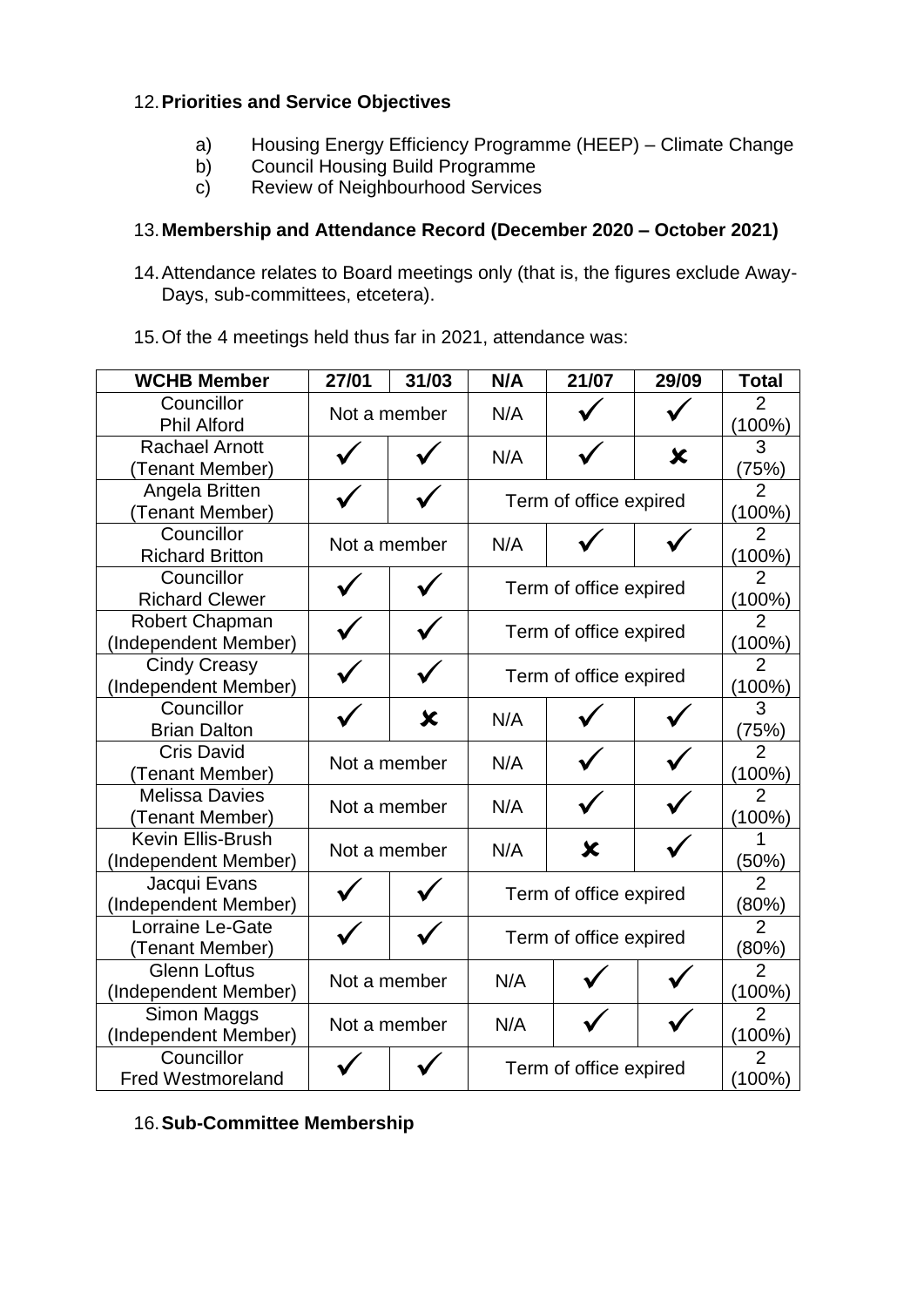17.Whilst all members are able to attend any or all of the sub-committees, membership of the sub-committees is as follows:

| <b>Housing Board</b><br>member              | <b>Development</b><br>and Investment<br>('Place') | <b>Finance and</b><br><b>Policy</b><br>('Pounds') | <b>Performance</b><br>and Risk<br>('People') |
|---------------------------------------------|---------------------------------------------------|---------------------------------------------------|----------------------------------------------|
| <b>Councillor</b><br><b>Phil Alford</b>     | X                                                 |                                                   |                                              |
| <b>Rachael Arnott</b>                       |                                                   | X                                                 |                                              |
| <b>Councillor</b><br><b>Richard Britton</b> | X                                                 |                                                   | X                                            |
| <b>Councillor</b><br><b>Brian Dalton</b>    |                                                   | X                                                 | ×                                            |
| <b>Cris David</b>                           |                                                   |                                                   |                                              |
| <b>Melissa Davies</b>                       | X                                                 |                                                   | X                                            |
| <b>Kevin Ellis-Brush</b>                    | $\boldsymbol{\mathsf{x}}$                         |                                                   | X                                            |
| <b>Glenn Loftus</b>                         |                                                   | X                                                 |                                              |
| <b>Simon Maggs</b>                          |                                                   |                                                   |                                              |

## 18.**Changing the Terms of Reference**

- 19.Appendix A includes the proposed changes to the Terms of Reference.
- 20.The term limit and associated reappointment conditions are supported so that the council can ensure that the Housing Board operates by:
	- a) Maximising the opportunity to work with talented members.
	- b) Provides greater flexibility over appointments which can assist around equality and diversity.
	- c) Ensures fresh perspectives are brought forward to challenge officers in the most effective way possible, which mitigates against the risk of losing expertise.
	- d) Create an option to allow for rotating committee work.
	- e) Creating a more dynamic and responsive Board which is even better placed to respond to the continually changing environment, particularly with the future challenges around implementing reforms flowing from the Social Housing White Paper.

## **Safeguarding Implications**

21.There are no significant safeguarding implications associated with this report.

## **Public Health Implications**

22.There are no significant public health implications associated with this report.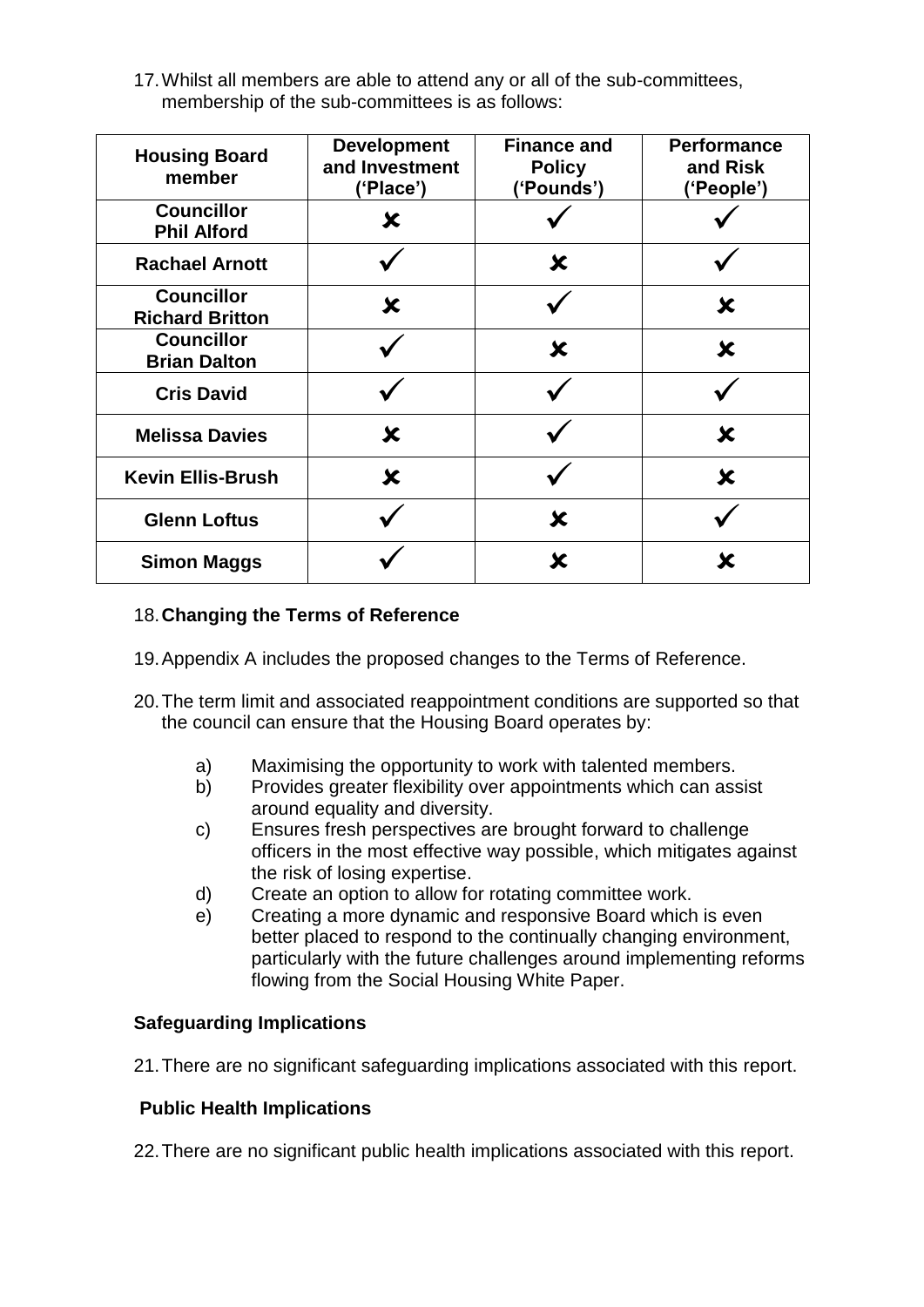#### **Procurement Implications**

23.There are no significant corporate procurement implications associated with this report; although should the Board make recommendations regarding procurement of services to be delivered to residents, then this will become a consideration.

## **Equalities Impact of the Proposal**

24.All Board members operate in and treat all residents in a fair and balanced manner, maintain their independence and make recommendations to Housing Management. Board members do not represent a particular area; they represent all council residents in the county of Wiltshire and make recommendations in the best interests of all council residents in Wiltshire. Over the coming 4 years, the service will be working toward Housing Board membership better reflecting council house residents, in respect of the protected characteristics of the Equalities Act. Specific work will be undertaken to encourage membership of the Housing Board to better reflect our resident population.

# **Environmental and Climate Change Considerations**

25.There are no significant environmental or climate change implications associated with this report.

## **Risks that may arise if the proposed decision and related work is not taken**

26.Wiltshire Council's Housing Board would fail to meet the requirements of its Terms of Reference, namely to provide an Annual Report to Cabinet.

#### **Risks that may arise if the proposed decision is taken and actions that will be taken to manage these risks**

27.Whilst there is a risk that there may not be any applicants for vacant posts, recent experience demonstrates that there was a wealth of applicants for member types (councillor, independent or tenant). We will continue with the same recruitment approach.

## **Financial Implications**

28.There are no significant financial implications associated with this report.

## **Legal Implications**

29.There are no significant legal implications associated with this report.

## **Options Considered**

30.A formal report to Cabinet is required. No alternative options were considered.